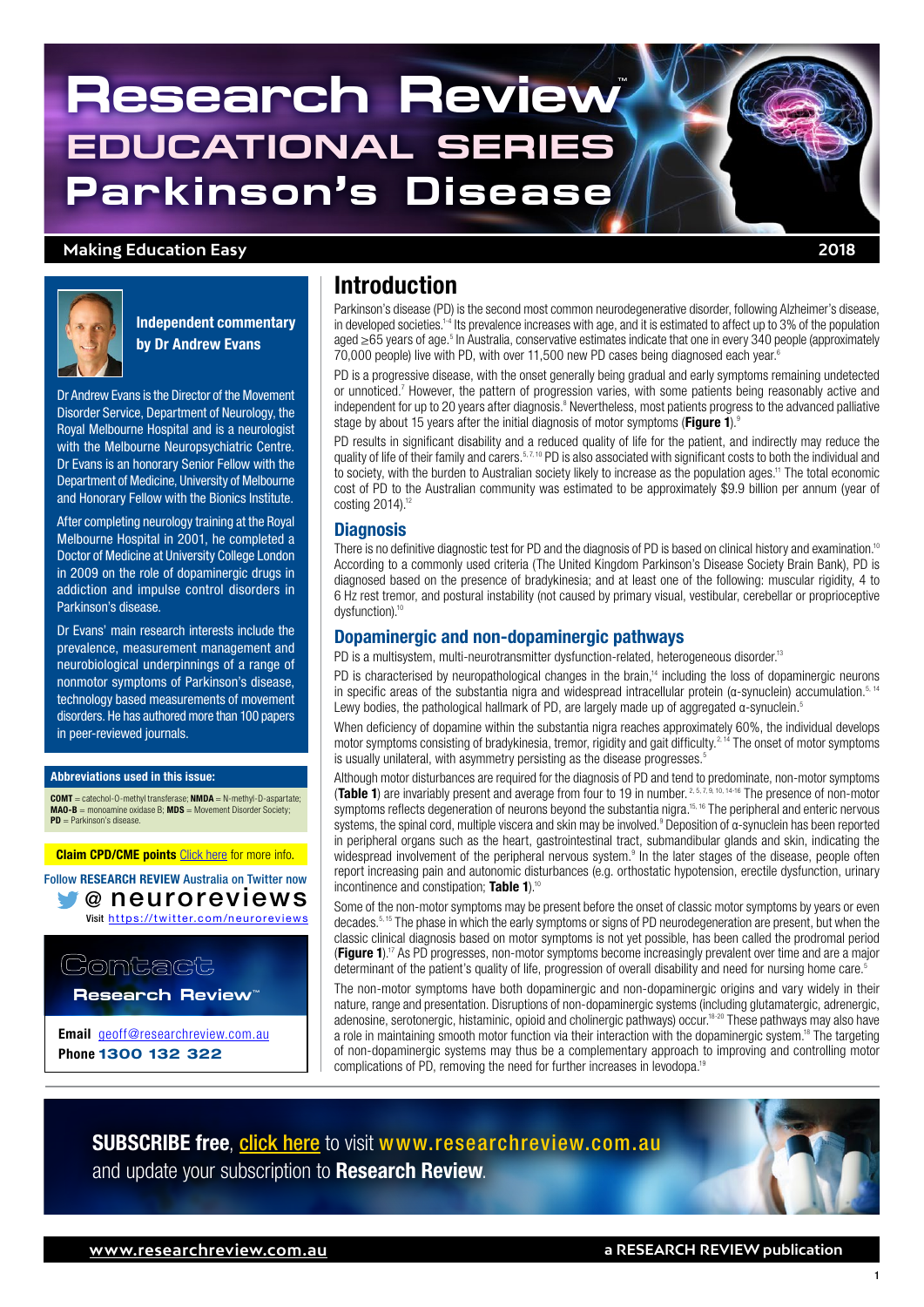#### Table 1. Non-motor symptoms of PD<sup>2, 5, 14-16, 21</sup>

#### Neuropsychiatric symptoms

Depression and depressive symptoms, apathy, anxiety and anxiety symptoms, psychosis, impulse control and related disorders, dementia, cognitive impairment

#### Autonomic dysfunction

Sialorrhoea, urinary dysfunction, orthostatic hypotension, erectile dysfunction, gastrointestinal dysfunction (dysphagia, achalasia, delayed gastric emptying, small intestinal bacterial overgrowth, constipation), excessive sweating

#### Sleep disorders

Sleep fragmentation and insomnia, rapid eye movement sleep behaviour disorder, excessive daytime sleepiness

#### Other symptoms

Pain, fatigue, olfactory dysfunction, ophthalmologic dysfunction, non-motor fluctuations



**Figure 1.** Development of symptoms associated with Parkinson's disease (PD) $5,9,15$ 

### Unmet needs in PD

There are many unmet areas of need relating to the diagnosis and treatment of PD.<sup>22</sup> Despite available treatment strategies, the disease continues to progress, with patients suffering various motor and non-motor symptoms.<sup>22</sup> Thus, a critical unmet clinical need in PD is for a therapy that can slow or halt progression of PD, provide reversal of the disease and/or neuroprotection.

Research is also needed to identify biomarkers (imaging, genetic, clinical or other modality) for early identification and tracking of PD.<sup>23</sup> Sleep and imaging measures, and to some extent non-motor symptoms, assessed using adequate scales, may have value to quantify progression and inform holistic management strategies.<sup>24</sup> However, clinicians must bear in mind that there can be significant overlap of the symptoms of PD with those of other chronic illnesses of the aged.<sup>24</sup>

There is also need for the improved 24-h control of motor fluctuations in patients with moderate to advanced PD.<sup>15</sup> Circadian rhythm disorders, nocturnal symptoms and early morning fluctuations (motor and non-motor symptoms) often remain untreated.<sup>23</sup>

Non-motor symptoms often go under-recognised and undertreated and their management represents an important unmet need in PD.15 Patients often do not recognise the link between non-motor symptoms and PD. Contrary to the evidence, clinicians often regard the management of non-motor symptoms as less important than motor symptom control.<sup>22</sup> Future research needs to develop therapies that treat non-motor symptoms and target non-dopaminergic degeneration in PD.

Robust animal models are required for future research into the non-motor symptoms associated with PD.<sup>9, 22</sup> Currently, there are no models that can appropriately assist in understanding the pathophysiology of non-motor symptoms in PD. This is another key unmet need.<sup>9, 22</sup>

**RESEARCH REVIEW** — The Australian Perspective Since 2007

### Role of the clinician in managing motor and non-motor symptoms

Given the ageing Australian population, clinicians will be increasingly involved in managing PD. The treatment of people with PD usually involves a multidisciplinary approach.22 To manage the complex needs of people with PD, a broad understanding of the range of non-motor and motor symptoms is necessary and this will enable a more effective integration and use of health services.<sup>22</sup> In addition to neurologists, movement disorder specialists, geriatricians, general practitioners (GPs) or PD nurse specialists, allied health professions (e.g. physiotherapists, exercise physiologists, occupational therapists, and speech therapists) are able to assist in the management of the symptoms of PD.<sup>6</sup>

While neurologists, movement disorder specialists, geriatricians or PD nurse specialists will have specialist knowledge regarding the diagnosis and treatment of PD, non-specialist clinicians also need a working knowledge of both motor and non-motor symptoms of PD. Non-motor symptoms of PD are frequently missed or undeclared during routine consultations.25 The Movement Disorder Society (MDS) recommend clinical assessment of non-motor symptoms using the various scales and questionnaires,  $26$  such as the NMS Questionnaire (completed by patients) $27$  and NMS Scale.<sup>28</sup>

However, studies have shown that non-specialist clinicians may not always possess the necessary knowledge or experience of managing patients with PD.<sup>29, 30</sup> A study conducted in Australia found that the majority of the GPs surveyed lacked confidence in their ability to treat early PD, and manage the late stages of the disease.<sup>29</sup> Another study involving Australian GPs from New South Wales and the Australian Capital Territory identified a clear need for further education and training in the management of both motor and non-motor symptoms of PD.30 The researchers of the study concluded that continuing education of GPs would help to ensure they were better equipped to accurately diagnose and manage PD patients.<sup>30</sup>

In more isolated rural communities, the GP team may be primarily involved in managing patients with PD. In order to improve the knowledge-base of GPs, Parkinsons NSW and the Australian College of Rural and Remote Medicine have produced an online educational course designed to help these clinicians address the issues of most concern when they are confronted with a patient who may have PD. [Click to view](http://www.acrrm.org.au/search?query=parkinsons&collection=acrrm-meta-public).

### Expert comment

The prevalence of PD may be increasing beyond the expected effects of our ageing community and provides a significant challenge to clinicians working with the elderly. It can be difficult to accurately diagnose PD, especially in patients with other comorbidities such as arthritis and other diseases of ageing.31 In patients presenting with Parkinsonism or tremor disorders, specific enquiry about the presence of REM sleep disorder (acting out of dreams), daytime sleepiness, impaired sense of smell, mood disturbances, or constipation are important. The presence of these non-motor features can increase clinical suspicion of PD, aid timely diagnosis and help tie in a seemingly disparate group of non-motor and motor symptoms under the same diagnostic banner. Treatment of these non-motor symptoms commonly needs to be undertaken concurrently with initiation of dopaminergic therapies.

### Treatment

There is currently no cure for PD, and available therapies only treat the symptoms of the disease.<sup>7, 14</sup> Although no specific Australian PD treatment guidelines have been written, various other international and national guidelines provide recommendations for the treatment and management of PD symptoms.<sup>10, 3</sup>

Any form of therapy for PD should be personalised and take into account the patient's unique lifestyle, circumstances, preferences, needs and goals (**Figure 2**).<sup>9, 10, 13</sup>

Pharmacotherapy is usually initiated when symptoms impair functionality, quality of life or employment, or lead to embarrassment in social situations.10, 32 Pharmacotherapy requires careful implementation and monitoring to maintain a balance between clinical efficacy and the minimisation of adverse events.<sup>34</sup> Dose adjustments and the appropriate use of combination therapies are usually required. Extreme caution is advised if PD medication is to be withdrawn or reduced abruptly as it may cause serious symptoms, such as worsening tremor, rigidity and bradykinesia.<sup>10</sup> Abrupt withdrawal may also trigger neuroleptic malignant syndrome.<sup>10</sup> From a pharmacological point of view, treatment should involve both dopaminergic and non-dopaminergic strategies. The preferred first-line therapy for PD is levodopa. Most patients with PD on levodopa therapy eventually develop motor complications.<sup>10,</sup>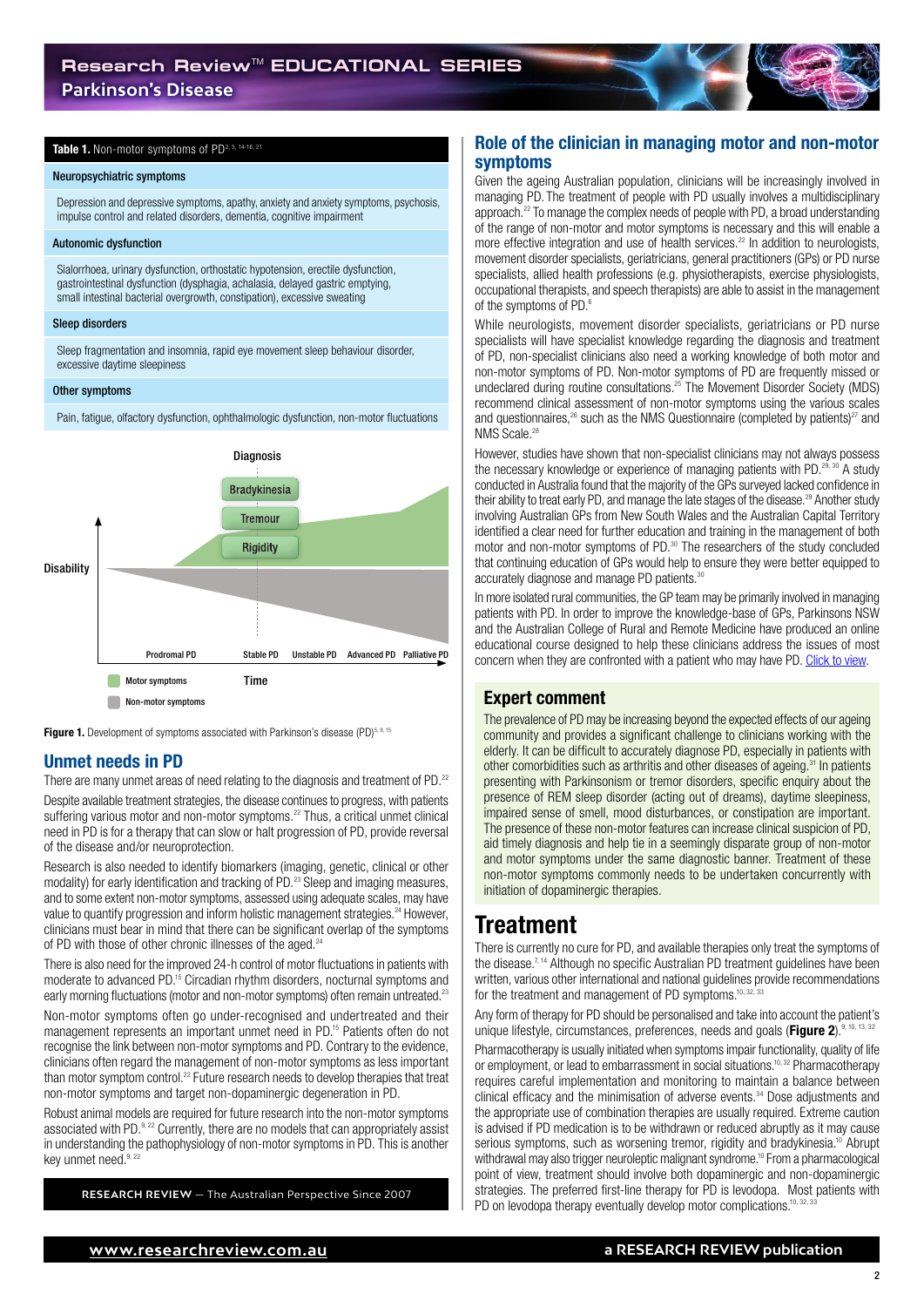### **Research Review**TM **EDUCATIONAL SERIES Parkinson's Disease**



Figure 2. Personalised management of PD<sup>13</sup>

Adapted from Titova N, Chaudhuri KR. Mov Disord. 2017;32(8):1147-1154.

### Treatment of motor symptoms

#### Non-pharmacologic therapy

Non-pharmacologic therapies for the treatment of PD include counselling and education for both patients and carers.<sup>35</sup> It is important that patients maintain general fitness and well-being, core balance and general strength as far as possible.35 Physiotherapy and exercise therapy can improve motor function and allied health professionals can provide specific strategies to overcome disabilities such as start hesitancy, freezing of gait, festination and falls.<sup>35,</sup> Speech therapy may improve speech impediments associated with PD.<sup>37</sup>

In patients who present with increasing problems of motor response complications, including motor fluctuations and dyskinesia or tremor that is unresponsive to dopaminergic drug therapies, deep brain stimulation may also be considered.<sup>5, 7, 3</sup>

### Pharmacotherapy

Motor symptoms in patients with PD generally respond to medicines that enhance dopamine function.<sup>2</sup> When motor symptoms are well controlled, the patient is described as being in an "on" state. Periods of poor motor symptom control are referred to as "off" states.

The gold standard for treatment of patients with PD and motor symptoms is dopamine replacement with levodopa (a precursor to dopamine) in combination with a dopa-decarboxylase inhibitor (carbidopa or benserazide) (Table 2).<sup>2, 10, 32</sup> Levodopa has been described in an international evidence-based systematic review as being "clinically useful" for treating motor symptoms.<sup>32</sup> The exact mechanism of action of levodopa is unclear, but both presynaptic and postsynaptic mechanisms are involved.<sup>5</sup> Decarboxylase inhibitors are added to prevent the breakdown of levodopa and to ensure it passes through the blood-brain barrier.

The preferred first-line therapy for PD is levodopa. Dopamine agonists may be used as first-line therapy in exceptional circumstances.<sup>2, 10, 32</sup>

Most patients with PD on levodopa therapy eventually develop motor complications. These include:

- different patterns of motor fluctuations (e.g. predictable and unpredictable 'wearing off' effect, intermittent 'dose failures', delayed or poor effect of individual doses)
- drug-induced chorea (also known as dyskinesia) or dystonia.<sup>2, 10, 32</sup> Dyskinesia is suspected to be the result of dysregulated striatal excitation by glutamate, a neurotransmitter acting at NMDA glutamate receptors.<sup>39</sup>

For patients who have developed motor fluctuations despite optimal levodopa therapy, then non-ergot-derived dopamine agonists, MAO-B inhibitors or catechol-O-methyl transferase (COMT) inhibitors are recommended as an adjunct to levodopa.10 Amantadine, an uncompetitive antagonist of NMDA receptors, has been used in PD for the treatment of levodopa-induced dyskinesia.2,10 In addition, another class of agents provides both MAO-B inhibition and glutamate inhibition. This class includes agents, such as safinamide, with dopaminergic and non-dopaminergic mechanism of actions. They have been used as an add-on treatment for motor fluctuations with levodopa.<sup>10, 32</sup>

Advanced therapies for severe motor fluctuations refractory to conventional therapy, include pump therapies, such as a continuous subcutaneous apomorphine infusion or an intraduodenal infusion of levodopa/carbidopa gel via an enterostomy tube, are also available for the treatment of advanced PD with motor fluctuations despite optimised pharmacological treatment.35 These therapies need to be provided through specialised movement disorder units with appropriate clinical support and monitoring.

| Table 2. Therapies for the treatment of motor symptoms of Parkinson's disease <sup>5, 10, 35, 40</sup>                                         |                                                                                                                                                                                                                                                                                                  |
|------------------------------------------------------------------------------------------------------------------------------------------------|--------------------------------------------------------------------------------------------------------------------------------------------------------------------------------------------------------------------------------------------------------------------------------------------------|
| <b>Drug</b>                                                                                                                                    | <b>Mechanism of action</b>                                                                                                                                                                                                                                                                       |
| Levodopa/dopa<br>decarboxylase inhibitor                                                                                                       | Cross the blood-brain barrier and then metabolised by<br>L-aromatic amino acid decarboxylase (dopa decarboxylase)<br>to dopamine. Both presynaptic and postsynaptic mechanisms<br>are involved                                                                                                   |
| Dopamine agonists<br>Non-ergoline<br>Pramipexole<br>Ropinirole<br>Apomorphine<br>Rotigotine<br>Ergoline<br><b>Bromocriptine</b><br>Cabergoline | Stimulate dopamine receptor sites                                                                                                                                                                                                                                                                |
| <b>Monoamine oxidase B</b><br>(MAO-B) inhibitors<br>Selegiline<br>Rasagiline                                                                   | Enhance the synaptic availability of dopamine, by selectively<br>inhibiting MAO-B, one of the enzymes that catabolises<br>dopamine                                                                                                                                                               |
| Mixed MAO-B inhibitor/<br>glutamate inhibitor<br>Safinamide                                                                                    | Dopaminergic and non-dopaminergic mechanisms of action.<br>Selective and reversible inhibition of MAO-B and state- and<br>use-dependent inhibition of voltage-gated sodium (Na <sup>+</sup> )<br>channels, calcium (Ca <sup>2+</sup> ) channel modulation and inhibition of<br>glutamate release |
| Catechol-o-methyl<br>transferase (COMT)<br>inhibitors<br>Entacapone                                                                            | Inhibits COMT, which breaks down levodopa                                                                                                                                                                                                                                                        |
| N-methyl-D-aspartate<br>antagonist<br>Amantadine                                                                                               | Not fully understood. Indirect dopamine receptor agonist.<br>May also exert some anticholinergic activity.                                                                                                                                                                                       |
| <b>Anticholinergics</b><br>Trihexyphenidyl (benzhexol)<br>Benztropine<br>Rineriden                                                             | Reduce acetylcholine effects                                                                                                                                                                                                                                                                     |

### Treatment of non-motor symptoms

The management of non-motor symptoms of PD presents a key challenge to the  $\chi$ clinician.<sup>9, 21</sup> Non-motor symptoms may include orthostatic hypotension, depression, anxiety, psychosis, bladder dysfunction and dementia (Table 1).<sup>2, 10, 32</sup> Non-pharmacological therapies, such as various forms of exercise (yoga, tai chi), cognitive behaviour therapy and transcranial magnetic stimulation have been used to manage depression, anxiety and cognitive problems.<sup>9, 21</sup> Probiotics and prebiotic fibre have been a recent focus for gastrointestinal dysfunctions.<sup>9, 21</sup>

Many of the non-motor symptoms of PD do not respond to dopaminergic medication and other pharmacological treatments may be necessary.16, 21 However, robust evidence from randomised, controlled trials for pharmacological treatment of non-motor symptoms in PD is limited.<sup>21</sup> Further research in this area is still required, $21$  with the broad spectrum of non-motor symptoms in PD highlighting the need for developing non-dopaminergic therapies.<sup>22</sup>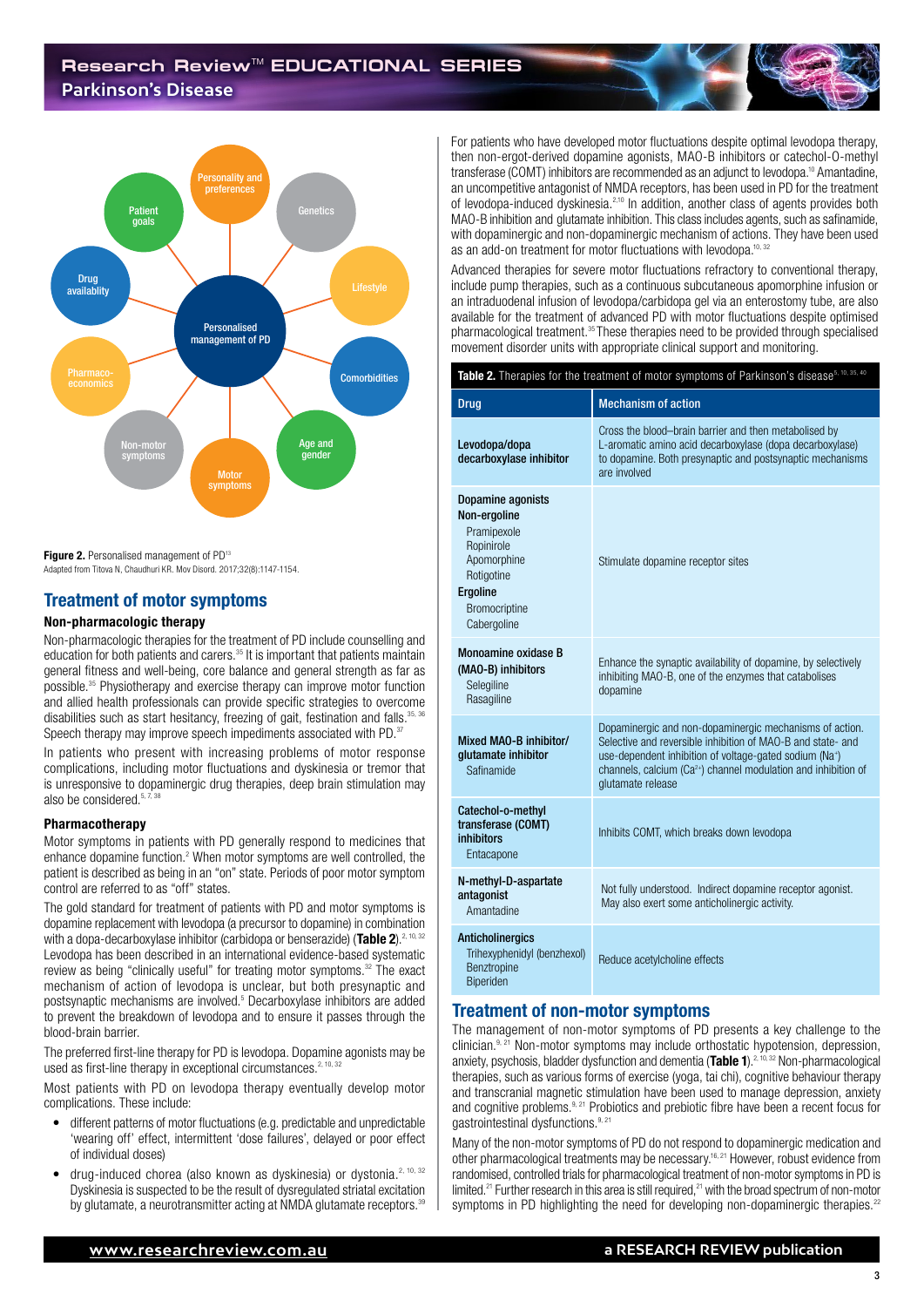### Expert comment

The most widely used staging system for PD is the Hoehn and Yahr scale which defines 5 motor stages of disease in which individuals are characterised according to unilateral (stage 1) or bilateral (stage  $2 - 5$ ) disease, the presence of postural instability (stage  $>2$ ) and ultimately progressing to severe disability (stage 4 and 5).

Increasingly recognised is the role that non-motor symptoms have both in the prodromal or premotor phase of PD and the impact that they have on health related quality of life.<sup>42, 43</sup> While many of the non-motor symptoms represent progression in Lewy body pathology, many non-motor symptoms may be exacerbated by the pharmacotherapies used to treat the motor symptoms. For instance, amantadine is commonly used as an anti-dyskinetic agent in the management of patients with motor response complications, but should be withdrawn in patients with psychosis or troublesome visual hallucinations. Dopamine agonists are more prone to exacerbating orthostatic hypotension in a dose responsive manner and anti-cholinergic agents often worsen cognitive functioning.

In 1997, the World Health Organisation developed the PD charter which stated patients have the right to:

- Be referred to a doctor with a special interest in PD
- Receive an accurate diagnosis
- Have access to support services
- Receive continuous care
- Take part in managing the illness

Delivering individualised and patient-centred care to patients with PD is particularly challenging, given the complex and debilitating nature of this disease. Most PD patients become progressively handicapped by a mixture of cognitive, emotional, non-motor and and motor symptoms. Patients should be given sufficient time and information to understand the disease process and how it may affect them in the future. They need to be looked after by a multidisciplinary team that includes a GP, a neurologist, a geriatrician, pharmacists, specialist nurses, and physiotherapists. There needs to be a balance of the regionalisation of care to specialised centres and teams against the desire of patients to be treated in their own communities so that they can enjoy independent living and a better quality of life. Care providers need to make sure that patients are aware of and make use of community support available to them – including organisations such as Parkinson's Australia and BrainLink. An optimum multidisciplinary team should also include the carers' needs - for example, occupational therapy may help carers cope with people with PD's more complex situations, thereby delaying the need for assisted or residential care. At the appropriate time, patients and their carers will likely need information about and assistance accessing the NDIS or Commonwealth aged care system.

Rural patients represent a particular challenge. PD has a higher prevalence in rural compared to metropolitan regions. People with PD living in rural and regional areas have been found to have lower health-related quality of life than their metropolitan counterparts.44 While emerging technologies, such as telehealth may help, the lack of consistent access to specialised care, geographical barriers to formal and informal supports, increased isolation in rural communities will continue to disadvantage these patients. Even for metropolitan patients, there continues to be inequality of access. Public funding for deep brain stimulation is limited in many states, so that the therapy is primarily financed by private health insurance.

### Conclusions

Although PD is primarily caused by dysfunction of dopaminergic neurons, non-dopaminergic pathways are also involved. The dysfunction of both dopaminergic and non-dopaminergic pathways results in the development of both motor and non-motor symptoms of PD and treatments should involve the targeting of both pathways. Non-motor symptoms of PD are frequently missed or undeclared during routine consultations. Better education of clinicians and caregivers is an essential part of recognising the importance of recognising both motor and non-motor symptoms. Future research into treatments and neuroprotection in PD must involve both dopaminergic and non-dopaminergic strategies.

### Expert conclusion

A multidisciplinary team approach – including safety within the home appropriate to the stage of the disease, as well as combining both pharmacological and non-pharmacological treatments – is the optimum approach for such a complex and multifaceted disease. Empowering patients to become actively involved with their treatment and therapy decisions helps improve compliance and leads to improved management of the disease with long-term benefits in outcomes. More research is required to discover treatments that change the way the disease progresses and transform the lives of those who live with PD. Thanks to constant advances in our understanding of PD, new efforts to match the emerging science with innovative therapies are underway around the world.

### References

- 1. Pringsheim T, Jette N, Frolkis A, et al. The prevalence of Parkinson's disease: a systematic review and meta-analysis. Mov Disord. 2014;29(13):1583-1590.
- 2. Connolly BS, Lang AE. Pharmacological treatment of Parkinson disease: a review. JAMA. 2014;311(16):1670-1683.
- 3. Cacabelos R. Parkinson's disease: from pathogenesis to pharmacogenomics. Int J Mol Sci. 2017;18(3).
- 4. Mehta P, Kifley A, Wang JJ, et al. Population prevalence and incidence of Parkinson's disease in an Australian community. Intern Med J. 2007;37(12):812-814.
- 5. Poewe W, Seppi K, Tanner CM, et al. Parkinson disease. Nat Rev Dis Primers. 2017;3:17013.
- 6. Parkinson's Australia. Make Parkinson's a priority: action framework. 2015.
- 7. Kalia LV, Lang AE. Parkinson's disease. Lancet. 2015; 386(9996):896-912.
- 8. Hassan A, Wu SS, Schmidt P, et al. The profile of long-term Parkinson's disease survivors with 20 years of disease duration and beyond. J Parkinsons Dis. 2015;5(2):313-319.
- 9. Titova N, Chaudhuri KR. Non-motor Parkinson disease: new concepts and personalised management. Med J Aust. 2018;208(9):404-409.
- 10. National Institute for Health and Care Excellence. Parkinson's disease in adults: NICE guideline. 2017.
- 11. Bohingamu Mudiyanselage S, Watts JJ, Abimanyi-Ochom J, et al. Cost of living with Parkinson's Disease over 12 months in Australia: a prospective cohort study. Parkinsons Dis. 2017;2017:5932675.
- 12. Deloitte Access Economics. Living with Parkinson's Disease: an updated economic analysis 2014. 2015.
- 13. Titova N, Chaudhuri KR. Personalized medicine in Parkinson's disease: time to be precise. Mov Disord. 2017;32(8):1147-1154.
- 14. Sveinbjornsdottir S. The clinical symptoms of Parkinson's disease. J Neurochem. 2016;139 Suppl 1:318-324.
- 15. Chaudhuri KR, Schapira AH. Non-motor symptoms of Parkinson's disease: dopaminergic pathophysiology and treatment. Lancet Neurol. 2009;8(5):464-474.
- 16. Rana AQ, Ahmed US, Chaudry ZM, et al. Parkinson's disease: a review of non-motor symptoms. Expert Rev Neurother. 2015;15(5):549-562.
- 17. Berg D, Postuma RB, Adler CH, et al. MDS research criteria for prodromal Parkinson's disease. Mov Disord. 2015;30(12): 1600-1611.
- 18. Barone P. Neurotransmission in Parkinson's disease: beyond dopamine. Eur J Neurol. 2010;17(3):364-376.
- 19. Fox SH. Non-dopaminergic treatments for motor control in Parkinson's disease. Drugs. 2013;73(13):1405-1415.
- 20. Freitas ME, Fox SH. Nondopaminergic treatments for Parkinson's disease: current and future prospects. Neurodegener Dis Manag. 2016;6(3):249-268.
- 21. Seppi K, Chahine L, Chaudhuri KR, et al. 2018. International Parkinson and Movement Disorder Society evidence-based medicine review: update on treatments for the non-motor symptoms of Parkinson's disease. Available at: [https://www.](https://www.movementdisorders.org/MDS-Files1/Resources/PDFs/EBM-NMS-Final-Paper-August-2018.pdf) [movementdisorders.org/MDS-Files1/Resources/PDFs/EBM-](https://www.movementdisorders.org/MDS-Files1/Resources/PDFs/EBM-NMS-Final-Paper-August-2018.pdf)[NMS-Final-Paper-August-2018.pdf](https://www.movementdisorders.org/MDS-Files1/Resources/PDFs/EBM-NMS-Final-Paper-August-2018.pdf).
- 22. Chaudhuri KR, Bhidayasiri R, van Laar T. Unmet needs in Parkinson's disease: new horizons in a changing landscape. Parkinsonism Relat Disord. 2016;33 Suppl 1:S2-s8.